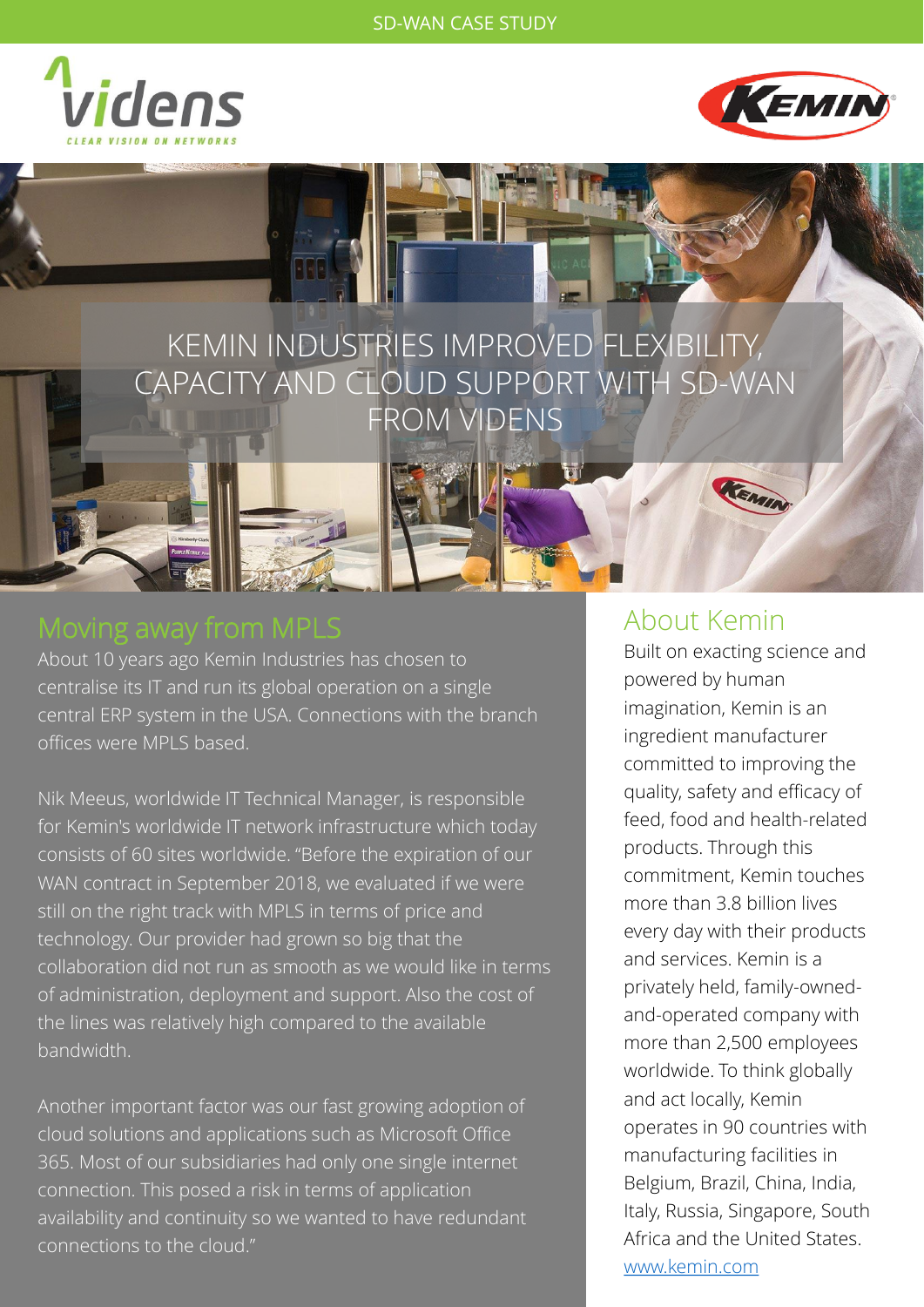#### The selection process

Kemin evaluated a number of options, including their existing WAN provider and a number of SD-WAN vendors.

Nik Meeus: "Then we talked to the people of Videns IT Services and we were enthusiastic about the fact they represent the most important SD-WAN vendors. Through an open dialog with Videns we came to the conclusion that the Cato Networks solution was the best fit with our environment."

Kemin Industries is a very ambitious company with high growth targets. Nik Meeus: "Last year we built a completely new site in Russia and next year a new site in South Africa will go live. Several acquisitions will fuel further growth in the future. One of the foundations under our growth strategy is digitization and the flexibility of our SD-WAN solution must help us integrate and scale faster."



*"Videns always delivers on their promise, which makes them a trusted partner for Kemin."*

#### The SD-WAN implementation

Kemin and Videns first ran a proof of concept to test the Cato solution in the Kemin infrastructure. Nik Meeus: "Some applications are just very sensitive to latency and we operate around the globe. Therefore we decide to run the PoC in Belgium as well as in two of our most difficult sites: China and Brazil." The results of the PoC were positive and soon after that the global rollout started. On December 1st, 2018 Kemin had fully replaced their MPLS based WAN with the new Cato Networks SD-WAN solution.

#### Cato Networks SD-WAN benefits

With the Cato solution, Kemin now is able to use standard internet connections to connect to the private Cato network. Cato's global cloud backbone and local Points of Presence around the world ensure a performance that is at least equal to the phased out MPLS connections. Because of the lower cost of the lines, Kemin could also use double internet connections on all locations at the same price level as before. As a result, both the connections to the cloud and to the Kemin datacenter are now fully redundant.

*"Cato Networks has proved to be the perfect match for our environment."*

Nik Meeus: "The Cato Networks solutions has proved to be the perfect match for our environment and needs. One of the objectives we have achieved, was to have a cost neutral transition from MPLS to SD-WAN. At the same time we made big progress in terms of flexibility and capacity. A good example of Cato's benefits is the improved situation in China. Due to the Chinese firewall, our colleagues sometimes didn't have access to their email and Skype for hours. Today our Office 365 data travels via the local Chinese PoP over the global Cato cloud backbone, which solved that issue instantly."